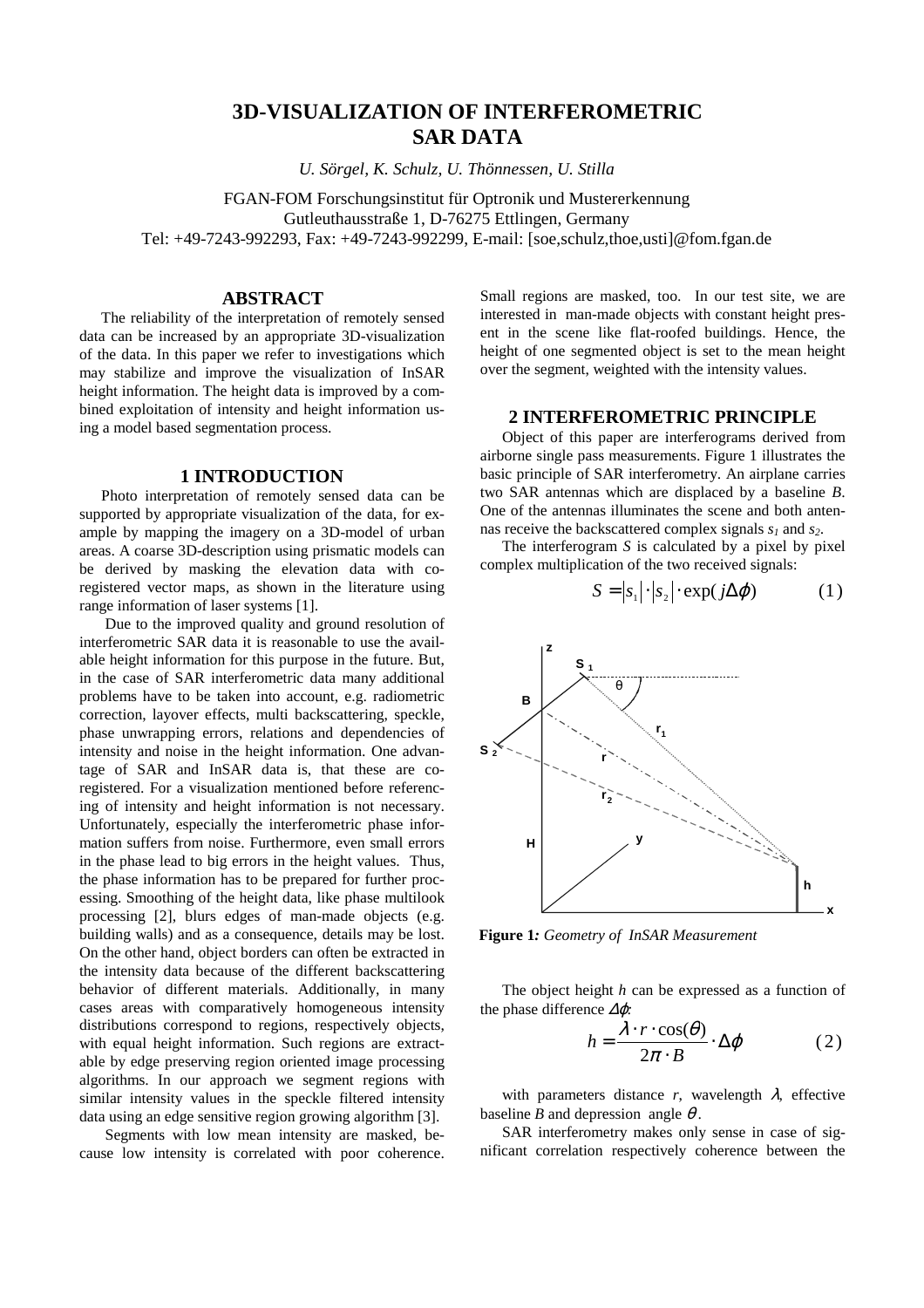two complex SAR images. The coherence  $\gamma$  depends on the expectation values of the signals. It can be estimated from the data by window-based computation of the magnitude  $\hat{\gamma}$  of the complex cross-correlation coefficient of the SAR images [4] :

$$
\hat{\gamma} = \frac{\left| \sum_{n=1}^{N} S_1^{(n)} \cdot S_2^{(n)*} \right|}{\sqrt{\sum_{n=1}^{N} \left| S_1^{(n)} \right|^2 \cdot \sum_{n=1}^{N} \left| S_2^{(n)} \right|^2}}
$$
(3)

In case of a single pass airborne system temporal and geometrical contributions to the coherence coefficient can be neglected compared to the influence of noise. Assuming additive thermal noise, the complex signals  $s_i$  can be modeled as consisting of a correlation part *c* and noise part *ni* :

$$
s_i = c + n_i \tag{4}
$$

The absolute value of  $\gamma$  can be expressed [7] as a function of the signal to noise ratio (SNR):

$$
|\gamma| = \frac{1}{1 + \frac{1}{SNR}}
$$
, with  $SNR = \frac{|c|^2}{|n|^2}$  (5)

If no phase unwrapping errors occur, the standard deviation  $\sigma_h$  of the height measurement is:

$$
\sigma_{h} = \frac{\lambda \cdot r}{2\pi \cdot B \cdot \sqrt{SNR}}
$$
 (6)

Thus, the height accuracy declines with decreasing *SNR..*

## **3 APPROACH**

Smoothing directly in the height data without regarding the intensities reduces  $\sigma_h$ , but blurs height jumps in the scene like building walls.

Due to the interferogram calculation (equation 1) the height and intensity data are perfectly co-registered. Therefore, an exploitation of height and intensity data in combination is immediately possible. Concerning a modelbased segmentation of man-made objects we propose as a first approach that regions with similar intensity values correspond to regions with equal height information. The regions are segmented in the intensity data with an edge sensitive region growing algorithm. Because of the additive noise model in equation 4 we consider segments with low intensity values as noisy and brighter areas as more reliable regions with higher *SNR*. Thus, segments with too small mean intensities are masked. Inside each remaining segment the weighted mean height is calculated, using the intensity values as weights.

Before the segmentation step the data has to be prepared by speckle filtering to avoid an "over-segmented" result.

## **3.1 PREPROCESSING**

To limit the number of segments in the following region growing step, the intensity data has to be filtered to reduce the speckle effect. We tested several filters described in the literature. Best results for our purposes were achieved using a median and the ESTEC [5] filter. After despeckling the intensities are linear spread from 0 to 255 to achieve identical start configurations in the region growing step for different images.

In the filtered image the gradient is calculated. Pixel with a gradient higher than a threshold are considered as possible region borders. The threshold *th<sup>b</sup>* is calculated from the average intensity (*mean*) and standard deviation *sd* of the entire intensity image:

$$
th_b = mean + 2 \cdot sd \tag{7}
$$

The border candidate pixel are skeletonized by morphological operations [8][9]. The result is a binary image with thin borders.

#### **3.2 SEGMENTATION**

The edge sensitive region growing algorithm is fed with the speckle filtered scaled image and the binary border image. For a detailed description of the algorithm the reader is referred to [3].

Our goal is only to derive a coarse prismatic 3Dmodel. Therefore, we are not interested in small details like chimneys. To extract extended regions the maximal gray level distance threshold *th<sup>r</sup>* for a pixel to the *mean* of a adjacent region has to be set to a high value. To prevent the algorithm to "bleed" over the entire image, which is a danger because of the high threshold, it was not allowed to cross the borders extracted before.

Small areas were masked as well as areas with low coherence, which are identified by mean intensity values below a threshold th<sub>i</sub>:

$$
th_i = mean - sd \tag{8}
$$

## **3.3 SMOOTHING OF THE HEIGHT DATA**

Inside the remaining segments the height *h<sup>s</sup>* of the segment with a number of N pixels is calculated by the mean of the heights *h* weighted with the intensity *i*:

$$
h_{s} = \frac{\sum_{n=1}^{N} i^{(n)} \cdot h^{(n)}}{\sum_{n=1}^{N} i^{(n)}}
$$
 (9)

Holes inside the weighted heights which result from the masking step are set to the height value of the surrounding region. The strategy towards the remaining holes depends on the task. Because of their unreliable information they should not be considered for further processing. However, for visualization purposes it is often better to set them to a default height, because holes in the evaluated depth map might irritate an interpreter.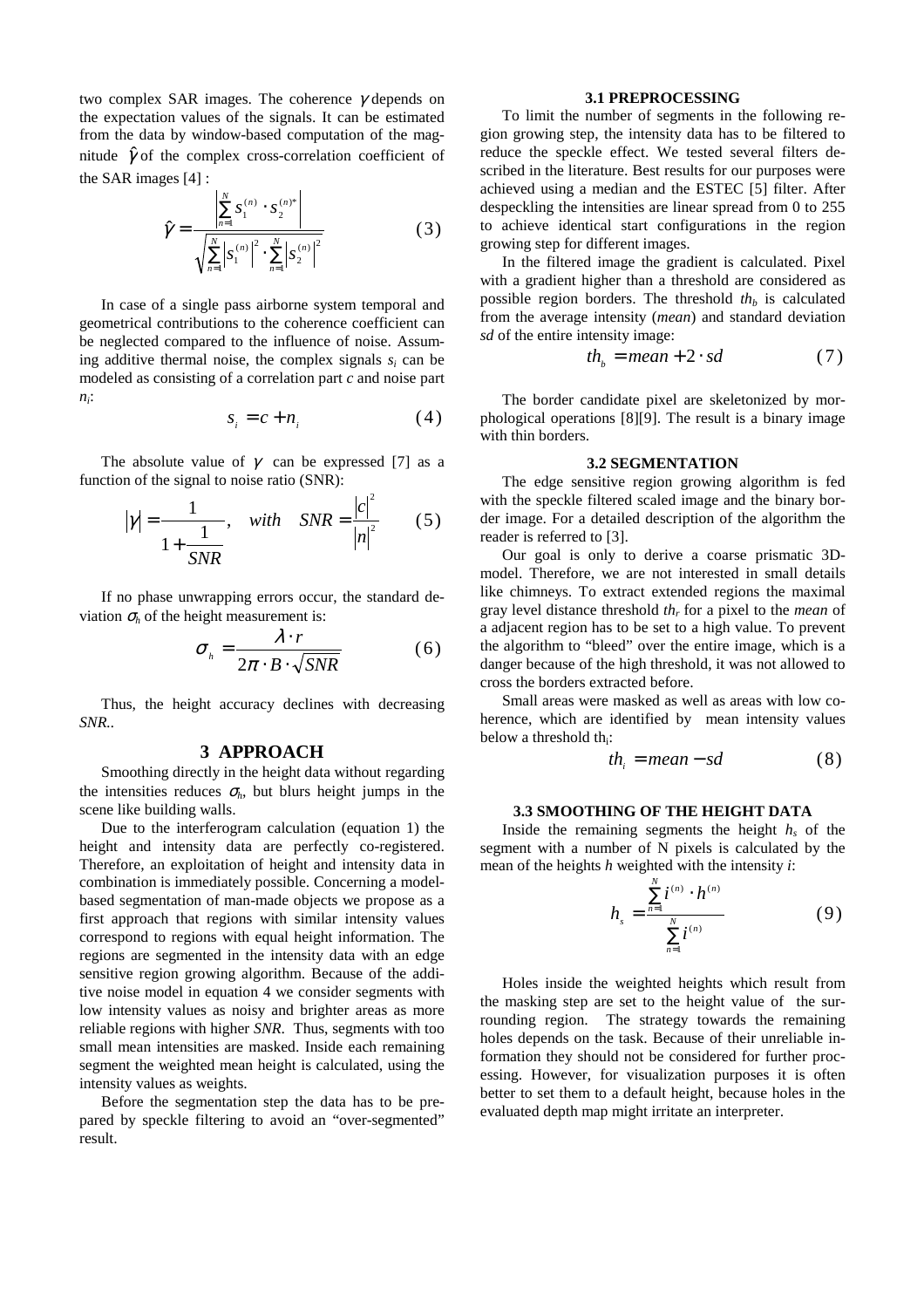## **4 RESULTS**

The test data set consists of intensity and height images (Fig 2 a,b) of the Frankfurt (Main) airport area plus collateral data containing data acquisition and InSAR processing information. The airborne single pass ground range data has a resolution of  $1m \times 1m$ . A Transall airplane carried the sensor in approximately 3km flight height above the ground. The sensor operated in X-band with wavelength  $\lambda = 3$ cm, effective baseline  $B = 1$ m and depression angle  $\theta = 43^{\circ}$ .

According to equation 2 this sensor configuration results in an unambiguous (phase difference  $\Delta\varphi < 2\pi$ ) height range of approximately 100m in mid swath. Therefore, no phase ambiguities had to be taken into account to calculate the height from the phase information, in the comparatively flat scene with about 30m height difference.

A maximum *SNR* value of 100 (20 dB) is assumed in areas with high intensities in the interferogram. The lowest value for  $\sigma_h$  achievable is about 2.1m according to equation 6.

The depth map in figure 2c illustrates the result of the segmentation and weighting process. The gray values of the segmented regions correspond to the averaged height. For better visualization are the boundaries of the extended regions overlaid on the depth map. Compared to the original height data in Figure 2b the smoothed and averaged heights are more appropriate for visual interpretation. The detected unreliable segments, like the airfield traffic net, were not masked for the visualization. Their height was set to the average of all unreliable segments.

Problems occurred when objects with different height levels but similar backscatter behavior could not be separated in the segmentation step. In the question-markshaped large building in the lower right for example only two segments could be extracted. The height jumps between the levels were small and no edges between them could be detected in the intensity data. So, the different height levels were set to their weighted average in the two segments.

For better visualization and further interpretation the intensity values are mapped on a DEM derived from the calculated depth map (Figure 2d).

#### **5 CONCLUSION AND FUTURE WORK**

The approach of improving the interpretation of In-SAR height information, using a model based segmentation process in the intensity data, achieved promising first results. The object model will be expanded to sloped objects (e.g. gable roofs) incorporating gradient based segmentation methods.

To overcome under-segmentation, like the one described in the previous chapter, the heights in the segments extracted in the intensity data could be segmented themselves. If different height levels can be found the segment is split up.

Our goal in the future will be to extract prominent edges in the image, to fuse this result together with the height information and to reconstruct man-made objects like buildings. The assumption for this step is the geometric and radiometric [8] correction of the SAR intensity image by the elevation model derived from the height image.

The segmented regions could be incorporated in the phase unwrapping step. Shadow and layover areas, which correspond to high intensity and low coherence, could be masked. Only residues in the remaining data are considered.

#### **6 ACKNOWLEDGMENT**

We want to thank Dr. Ender (FGAN-FHR) for providing us the InSAR image data. The data were recorded by the AER II experimental system [6] of FGAN.

#### **7 REFERENCES**

- [1] U. Stilla and K. Jurkiewicz: "Reconstruction of Building Models from Maps and Laser Altimeter Data", In: P. Agouris and A. Stefanidis (eds.) Integrated Spatial databases: Digital Images and GIS, Berlin Springer, 1999, pp. 39-46.
- [2] R. Goldstein, H. Zebker and C. Werner: "Satellite Radar Interferometry: Two Dimensional Phase Unwrapping", Radio Science, Vol. 23, No. 4, 1988, pp. 713-720.
- [3] M.D. Levine and S.I. Shaheen: "A modular Computer vision system for picture segmentation and interpretation", IEEE Trans. PAMI, Vol. PAMI-3 (5) , September 1981, pp. 540-554.
- [4] O. Hellwich: "Basic Principles and Current Issues of SAR Interferometry", ISPRS Joint Workshop: Sensors and Mapping from Space 1999, No. 18, Hannover.
- [5] Y.-L. Desnos and V. Matteini: "Review on Structure Detection and Speckle Filtering on ERS-1 Images", EARSeL Advances in Remote Sensing, vol. 2, no. 2, Paris, 1993, pp. 52-65.
- [6] J.H.G. Ender: "Experimental results achieved with the airborne multi-channel SAR system AER-II", Proc. EUSAR'98, 25-27 May, Friedrichshafen, Germany, pp. 315-318
- [7] E. Rodriguez and J.M. Martin: "Theory and design of Interferometric Synthetic Aperture Radar", IEEE Proceedings-F, Vol. 139, No.2, pp.147-159.
- [8] F. Glazer: "Morphological Image Processing in the KBVision System", Amerinex Artificial Intelligence, Inc., Technical Report, 1993.
- [9] K. Schulz and U. Thönnesen: "Segmentation of Detail Structures of Extended Objects in SAR Images", 23- 25 May, Munich, Germany, This issue.
- [10]L.M.H. Ulander and J.O. Hagberg: "Use of InSAR for Radiometric Calibration over Sloping Terrain", Proc. of CEOS SAR Workshop, Noorwijk, 1993, pp. 147- 159.
- [11]R. Bamler and P. Hartl: "Synthetic Aperture Radar Interferometry", Inverse Problems 14(4), 1998, pp. 1- 54.